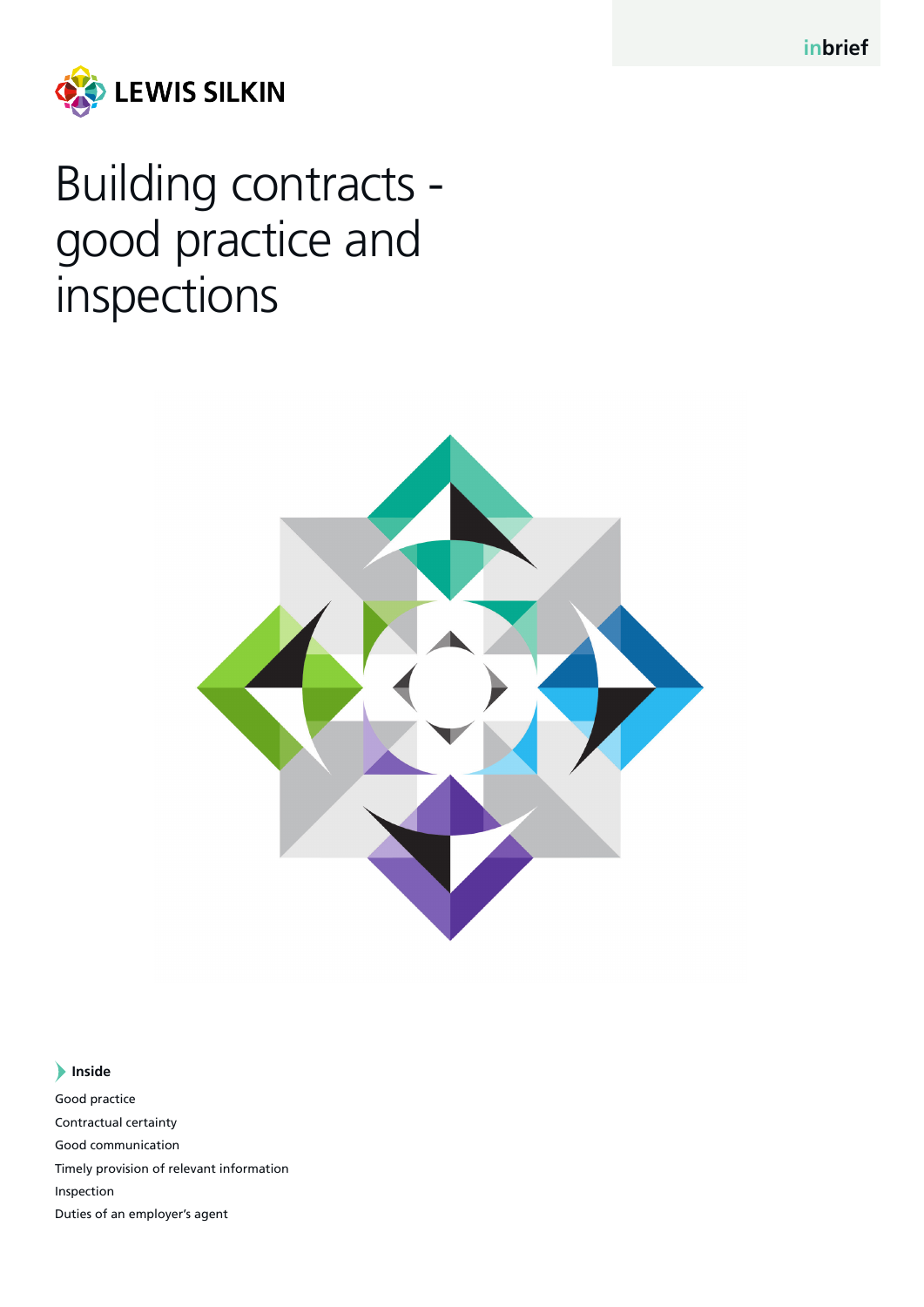

### **Introduction**

This quide will look at how employers. contractors and consultants can form, improve and maintain good relationships. Many of these tips are not exclusive to building contracts, but are especially important in construction projects due to the number of parties involved and the often complex nature of the work.

### **Certainty**

Wherever possible a formal contract should be entered into rather than a letter of intent or a verbal agreement. The contract should set out in detail exactly what each party is expected to do, how and when they are expected to do it and what to do if something does go wrong.

The parties should make sure the contract they propose to enter is suitable for that project and covers everything that is or may be required in the course of the whole project. The key points will be:

- the correct identity of the parties
- what works/services are to be performed
- how and where they are to be performed
- the start and end dates
- how much it will cost
- how the employer will pay for the work/ services
- the impact of variations
- what is to happen in the event of a delay and
- how disputes will be resolved.

Having spent time and money drafting and negotiating a contract, the parties should make sure that all the key people involved actually read and understand the contract and their duties and obligations under it. Rather than filing the contract away, use it as a management tool to carry out the project. This is particularly important with contracts such as the NEC or PPC forms with detailed 'management' processes, and consequences for not following them.

## **Record Keeping**

A written record of the important events that occur during the life of the project should be kept, especially records of:

- any changes or variations ordered by the employer
- valuations and payment records
- weather records
- details of work carried out each day/week and updated programmes
- details of trades/operatives on site
- whether there have been any defects and how they have been resolved
- whether there has been any delay, and if so who caused the delay
- details of materials ordered and whether they have been received and/or paid for
- correspondence with planners/ inspectors and
- all the health and safety information the employer has received or should have received throughout the life of the project.

Although this all sounds a lot of paper work and information to be accumulated, it will greatly assist the smooth running of the project. It will also be invaluable in the event of any dispute over what actually happened or was agreed. It is much better to keep a regular record than to attempt to recreate history when a problem arises.

Written records do not all need to be in a specific format. They can be letters, emails and meeting notes as well as any formal notices required under the contract.

Any instructions relating to the works should be in writing, or recorded in writing. Written instructions leave a paper trail of what has been requested so that all the parties know what they are expected to do and by when. Again this adds certainty for all involved.

## **Early Warning Systems**

An early warning system can be incorporated into the contract or agreed informally between the parties. The aim is to flag to the parties any problem as it arises which may result in more time and/or money being required. The key parties can then work to minimise the time and cost implications of the problem. This is much easier if the problem is identified at an early stage.

Check your contract terms as to whether this is a precondition to any relief being sought.

# **Information flow**

This is probably one of the most important considerations, especially in a long running construction project. If information is provided on time, to the correct people, and there is good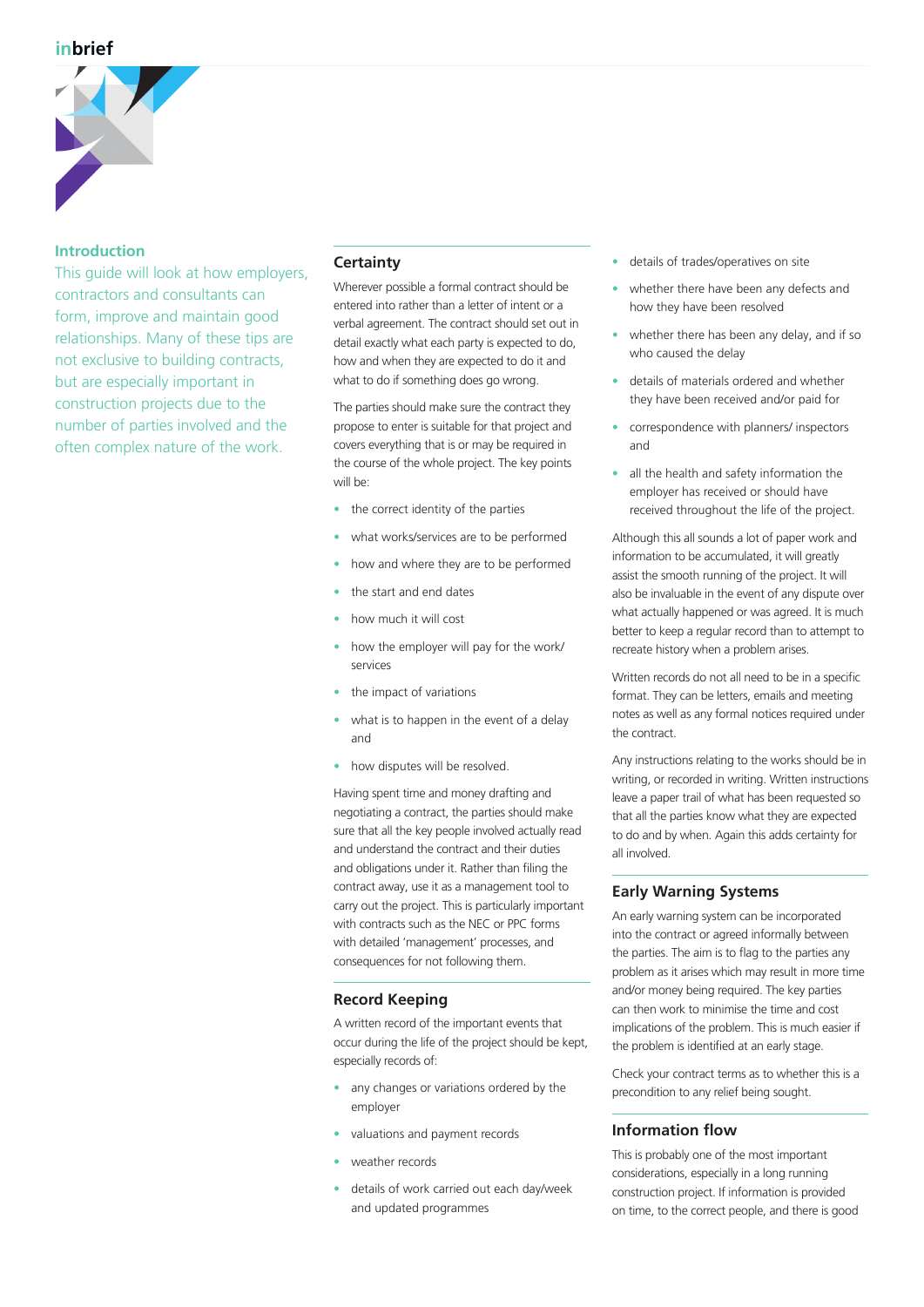

communication between all the parties involved, the construction project should run much more smoothly. The information provided should be upto-date and if any changes are agreed everyone who will be affected should be made aware of that change as soon as practicable.

Information doesn't only consist of plans, drawings, specifications and project timetables but anything which looks like it may cause a problem to the project or would be useful for the parties to know. For example a list of the key persons involved in the project and their contact details and levels of authority is often very useful.

Delays on site, particularly surrounding programming, are often blamed on a lack of communication. Regular on-site meetings with all interested parties attending can prove invaluable in aiding communication.

Some contracts, such as the NEC, are very procedural as to notices and communication. Clients occasionally comment this feels 'adversarial'. However, if a formal communication regime is required of the parties, failure to follow it may lead to a party being penalised.

### **Changes**

If any changes are required or ordered, the relevant parties should aim to discuss and agree the time and money impact of those changes as and when they occur. Contracts generally set out detailed provisions as to how changes are valued and effected. Departing from these provisions can lead to problems and uncertainty.

Changes to contract terms should ideally be recorded in a formal agreement. Again, any contractual requirements should be followed.

## **Employer's Agent/Contract Administrator/ Architect**

The employer will normally appoint someone to carry out many of his duties. However under most building contracts, this person has a dual role. As well as inspecting and overseeing the works on behalf of the employer, he will have certification duties where he will have to "forget" that he is an agent of the employer and act independently and in good faith towards all the parties.

Common duties of a contract administrator are to:

- inspect the works and ensure they are carried out in accordance with the contract
- obtain bonds, guarantees and warranties required by the contract
- report any problems or delays to the employer
- issue instructions to the contractor and
- co-ordinate the release of information

Common duties in which the contract administrator has to act independently are:

- certification of monies to be paid and
- certification of extra time allowed
- certification of completion of the works

The person certifying has a duty to all those involved to act independently and fairly when carrying out certification duties. Time and money are so important to all the parties in a construction project that it can easily result in a dispute if the certification is wrong, or the person certifying has not appeared to act independently and fairly.

### **Inspection**

The employer and its agents normally have a right under the contract to inspect the works as they are progressing to ensure that the works are:

- in accordance with the contract
- not defective and
- progressing in line with the programme

Remember that the employer can delegate any of its duties to another party. If any duties are delegated, all the relevant parties should be informed which duties have been delegated and to whom so they know who they should accept instructions from.

The employer wants to make sure it is only pays for works which have been properly carried out and are not defective. The contractor wants to ensure a regular cash flow and won't want minor defects to mean payment is delayed until the next month.

The employer will have the right under the contract to require works to be opened up for testing and/or inspection if it suspects they are defective. However, generally it will bear the cost of opening up and making good the works as well as any consequential costs unless the works are found to be defective. If the works are defective, the party responsible will bear the losses.

Regular inspection of the works including inspections at key stages should identify any problems at an early enough stage to make rectification a relatively easy job. This can also ensure that the employer gets the building it wants and to resolve issues in good time so that they don't affect cash flow.

#### **Conclusion**

The keys to good relationships and a smooth running project are:

- a clear, written contract which everyone understands and uses throughout the life of the project and
- good communication between everyone involved.

## **For further information on this subject please contact:**

#### **Clare Reddy**

Partner **T** + 44 (0) 20 7074 8095 clare.reddy@lewissilkin.com

#### **Owen Williams**

Managing Associate **T** + 44 (0) 20 7074 8218 owen.williams@lewissilkin.com